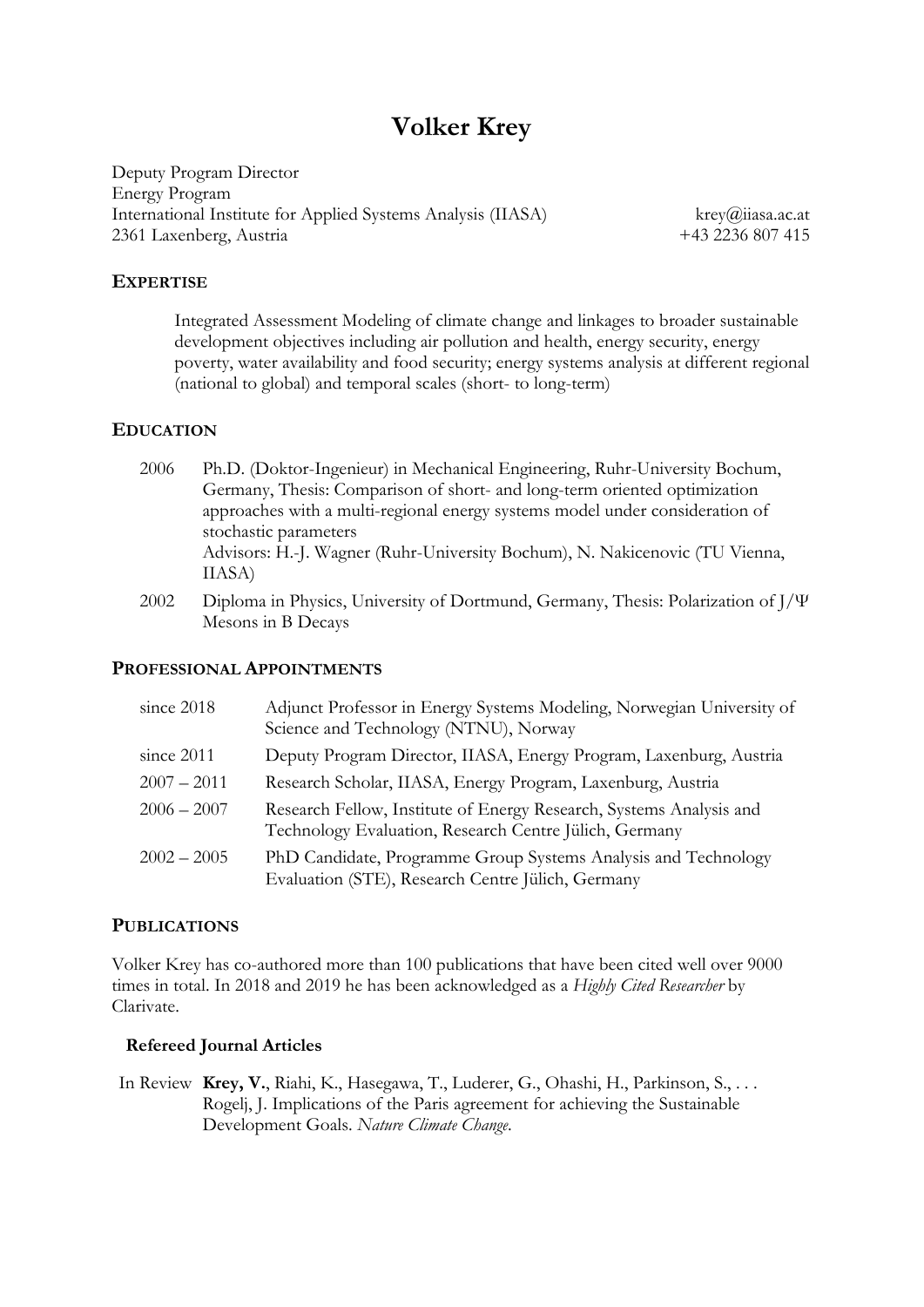- 2020 Jewell, J., Emmerling, J., Vinichenko, V., Bertram, C., Berger, L., Daly, H. E., . . ., **Krey, V.**, . . . van Vuuren, D. Reply to: Why fossil fuel producer subsidies matter. Nature, 578(7793), E5-E7. doi:10.1038/s41586-019-1921-9
- 2020 Roelfsema, M., van Soest, H. L., Harmsen, M., van Vuuren, D. P., Bertram, C., den Elzen, M., . . ., **Krey, V.**, . . . Vishwanathan, S. S. Taking stock of national climate policies to evaluate implementation of the Paris Agreement. Nature Communications, 11(1). doi:10.1038/s41467-020-15414-6
- 2020 Vinca, A., Parkinson, S., Byers, E., Burek, P., Khan, Z., **Krey, V.**, . . . Riahi, K. The NExus Solutions Tool (NEST) v1.0: An open platform for optimizing multi-scale energy-water-land system transformations. Geoscientific Model Development, 13(3), 1095-1121. doi:10.5194/gmd-13-1095-2020
- 2020 Wang, H., Chen, W., Bertram, C., Malik, A., Kriegler, E., Luderer, G., . . . **Krey, V.** Early transformation of the Chinese power sector to avoid additional coal lock-in. Environmental Research Letters, 15(2). doi:10.1088/1748-9326/ab5d99
- 2020 Zhou, W., McCollum, D. L., Fricko, O., Fujimori, S., Gidden, M., Guo, F., . . . , **Krey, V.**, . . . Zhou, Y. Decarbonization pathways and energy investment needs for developing Asia in line with 'well below' 2°C. Climate Policy, 20(2), 234-245. doi:10.1080/14693062.2020.1722606
- 2019 Fujimori, S., Hasegawa, T., **Krey, V.**, Riahi, K., Bertram, C., Bodirsky, B. L., . . . van Vuuren, D. A multi-model assessment of food security implications of climate change mitigation. Nature Sustainability, 2(5), 386-396. doi:10.1038/s41893-019- 0286-2
- 2019 Fujimori, S., Rogelj, J., **Krey, V.**, & Riahi, K. A new generation of emissions scenarios should cover blind spots in the carbon budget space. Nature Climate Change, 9(11), 798-800. doi:10.1038/s41558-019-0611-9
- 2019 Huppmann, D., Gidden, M., Fricko, O., Kolp, P., Orthofer, C., Pimmer, M., . . . **Krey, V.** The MESSAGEix Integrated Assessment Model and the ix modeling platform (ixmp): An open framework for integrated and cross-cutting analysis of energy, climate, the environment, and sustainable development. Environmental Modelling and Software, 112, 143-156. doi:10.1016/j.envsoft.2018.11.012
- 2019 Johnson, N., Burek, P., Byers, E., Falchetta, G., Flörke, M., Fujimori, S., . . . , **Krey, V.**, . . . Parkinson, S. Integrated solutions for thewater-energy-land nexus: Are global models rising to the challenge? Water (Switzerland), 11(11). doi:10.3390/w11112223
- 2019 **Krey, V.**, Guo, F., Kolp, P., Zhou, W., Schaeffer, R., Awasthy, A., . . . van Vuuren, D. P. Looking under the hood: A comparison of techno-economic assumptions across national and global integrated assessment models. Energy, 172, 1254-1267. doi:10.1016/j.energy.2018.12.131
- 2019 Li, N., Chen, W., Rafaj, P., Kiesewetter, G., Schöpp, W., Wang, H., . . ., **Krey, V.**, . . . Riahi, K. Air Quality Improvement Co-benefits of Low-Carbon Pathways toward Well Below the 2 °C Climate Target in China. Environmental Science & Technology, 53(10), 5576-5584. doi:10.1021/acs.est.8b06948
- 2019 Orthofer, C. L., Huppmann, D., & **Krey, V.** South Africa after Paris-fracking its way to the NDCs? Frontiers in Energy Research, 7(MAR). doi:10.3389/fenrg.2019.00020
- 2019 Parkinson, S., **Krey, V.**, Huppmann, D., Kahil, T., McCollum, D., Fricko, O., . . . Riahi, K. Balancing clean water-climate change mitigation trade-offs. Environmental Research Letters, 14(1). doi:10.1088/1748-9326/aaf2a3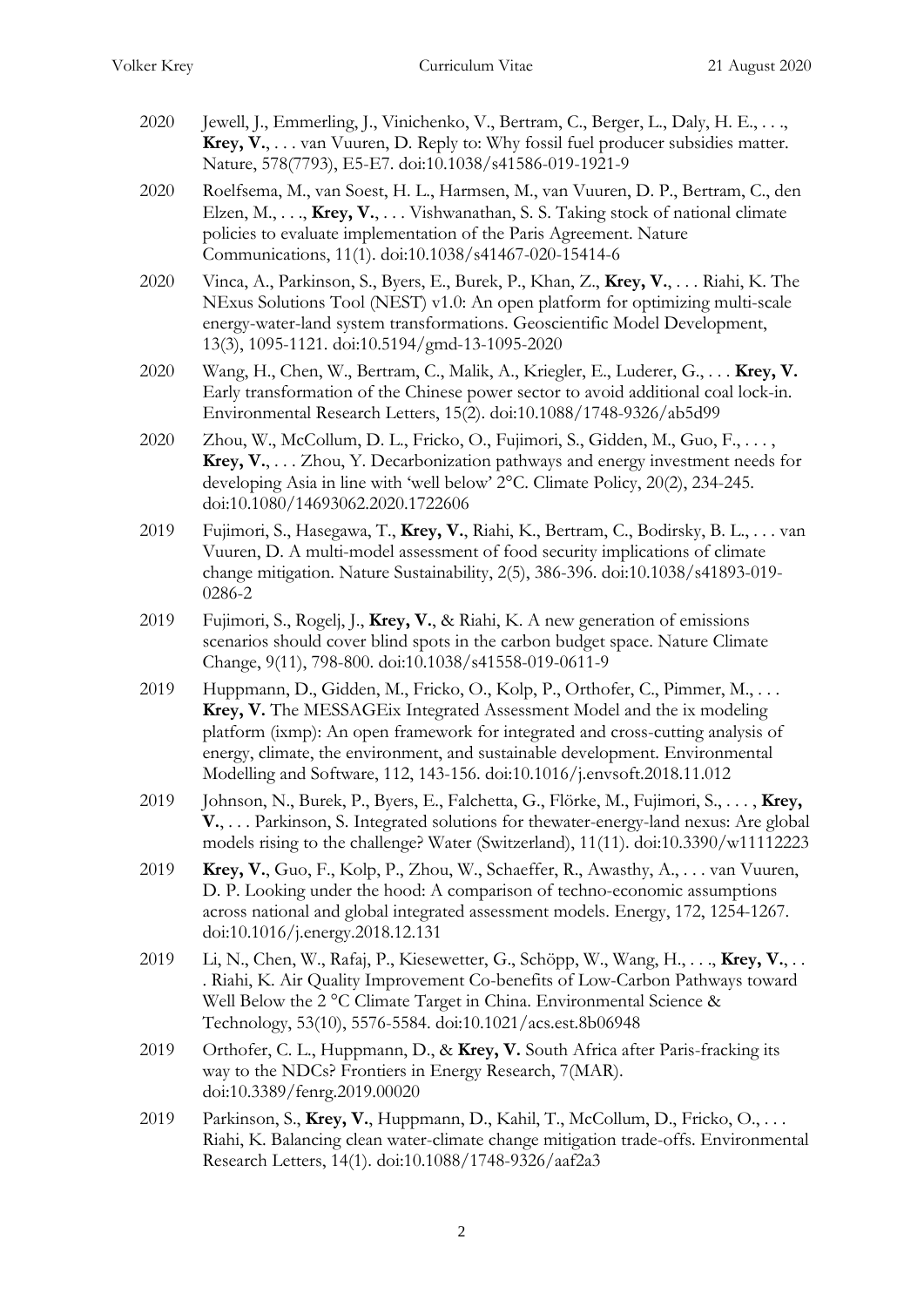- 2019 Rogelj, J., Huppmann, D., **Krey, V.**, Riahi, K., Clarke, L., Gidden, M., . . . Meinshausen, M. A new scenario logic for the Paris Agreement long-term temperature goal. Nature, 573(7774), 357-363. doi:10.1038/s41586-019-1541-4
- 2019 Zhou, W., McCollum, D. L., Fricko, O., Gidden, M., Huppmann, D., **Krey, V.**, & Riahi, K. A comparison of low carbon investment needs between China and Europe in stringent climate policy scenarios. Environmental Research Letters, 14(5). doi:10.1088/1748-9326/ab0dd8
- 2018 Byers, E., Gidden, M., Leclere, D., Balkovic, J., Burek, P., Ebi, K., . . ., **Krey, V.**, . . . Riahi, K. Global exposure and vulnerability to multi-sector development and climate change hotspots. Environmental Research Letters, 13(5). doi:10.1088/1748- 9326/aabf45
- 2018 Fujimori, S., Hasegawa, T., Rogelj, J., Su, X., Havlik, P., **Krey, V.**, . . . Riahi, K. Inclusive climate change mitigation and food security policy under 1.5C climate goal. Environmental Research Letters, 13(7). doi:10.1088/1748-9326/aad0f7
- 2018 Grubler, A., Wilson, C., Bento, N., Boza-Kiss, B., **Krey, V.**, McCollum, D. L., . . . Valin, H. A low energy demand scenario for meeting the 1.5 °C target and sustainable development goals without negative emission technologies. Nature Energy, 3(6), 515-527. doi:10.1038/s41560-018-0172-6
- 2018 Huppmann, D., Rogelj, J., Kriegler, E., **Krey, V.**, & Riahi, K. A new scenario resource for integrated 1.5 °C research. Nature Climate Change. doi:10.1038/s41558-018-0317-4
- 2018 Jewell, J., McCollum, D., Emmerling, J., Bertram, C., Gernaat, D. E. H. J., **Krey, V.**, . . . Riahi, K. Limited emission reductions from fuel subsidy removal except in energy-exporting regions. Nature, 554(7691), 229-233. doi:10.1038/nature25467
- 2018 Kahil, T., Parkinson, S., Satoh, Y., Greve, P., Burek, P., Veldkamp, T. I. E., . . ., **Krey, V.**, . . . Wada, Y. A Continental-Scale Hydroeconomic Model for Integrating Water-Energy-Land Nexus Solutions. Water Resources Research, 54(10), 7511- 7533. doi:10.1029/2017WR022478
- 2018 Luderer, G., Vrontisi, Z., Bertram, C., Edelenbosch, O. Y., Pietzcker, R. C., Rogelj, J., . . . , **Krey, V.**, . . . Kriegler, E. Residual fossil CO2 emissions in 1.5–2 °C pathways. Nature Climate Change, 8(7), 626-633. doi:10.1038/s41558-018-0198-6
- 2018 McCollum, D. L., Echeverri, L. G., Busch, S., Pachauri, S., Parkinson, S., Rogelj, J., . . . Riahi, K. Connecting the sustainable development goals by their energy interlinkages. Environmental Research Letters, 13(3). doi:10.1088/1748-9326/aaafe3
- 2018 McCollum, D. L., Wilson, C., Bevione, M., Carrara, S., Edelenbosch, O. Y., Emmerling, J., . . . , **Krey, V.**, . . . van Vuuren, D. P. Interaction of consumer preferences and climate policies in the global transition to low-carbon vehicles. Nature Energy, 3(8), 664-673. doi:10.1038/s41560-018-0195-z
- 2018 McCollum, D. L., Zhou, W., Bertram, C., De Boer, H. S., Bosetti, V., Busch, S., . . ., **Krey, V.**, . . . Riahi, K. Energy investment needs for fulfilling the Paris Agreement and achieving the Sustainable Development Goals. Nature Energy, 3(7), 589-599. doi:10.1038/s41560-018-0179-z
- 2018 Parkinson, S. C., Makowski, M., **Krey, V.**, Sedraoui, K., Almasoud, A. H., & Djilali, N. A multi-criteria model analysis framework for assessing integrated water-energy system transformation pathways. Applied Energy, 210, 477-486. doi:10.1016/j.apenergy.2016.12.142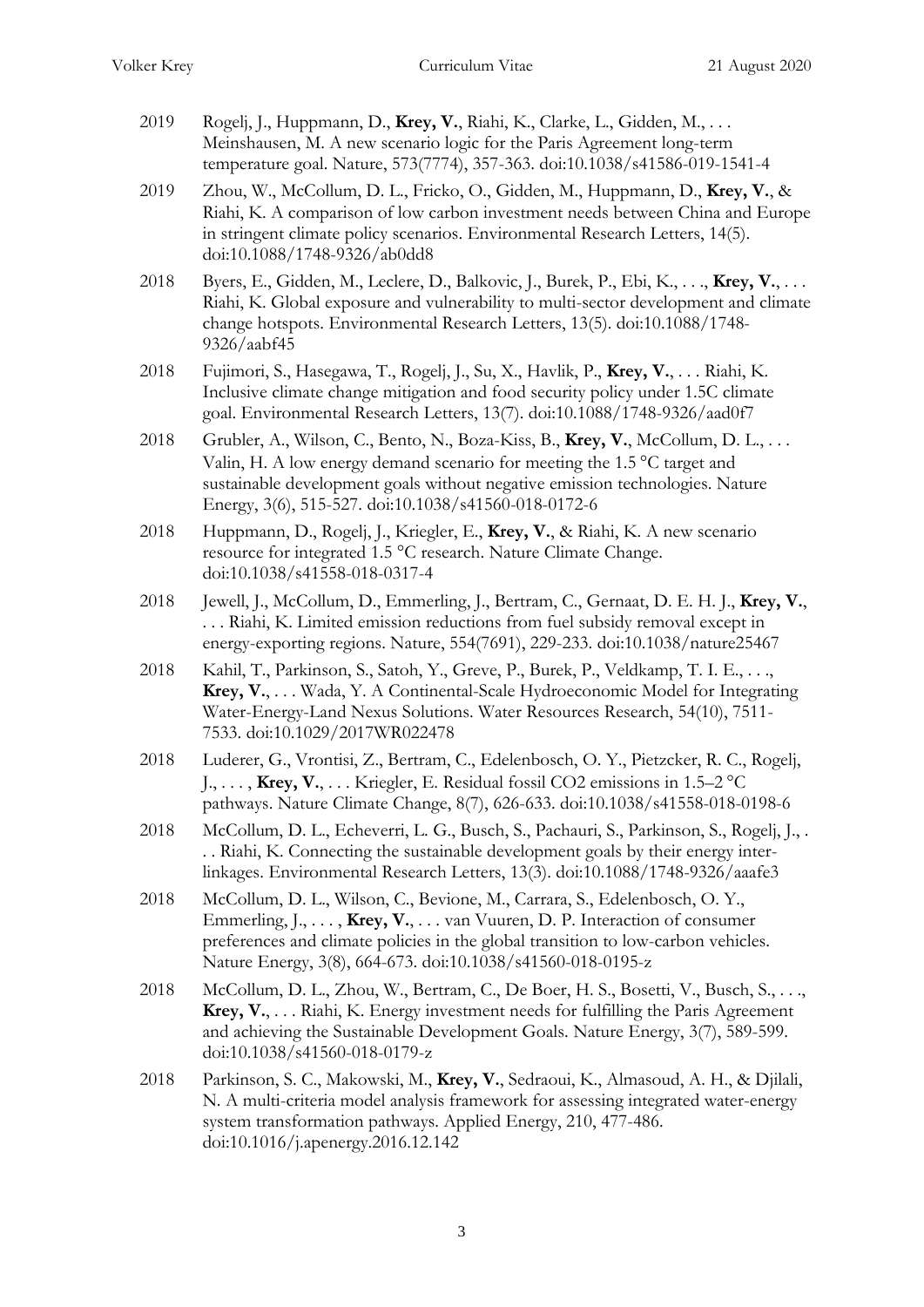- 2018 Rogelj, J., Popp, A., Calvin, K. V., Luderer, G., Emmerling, J., Gernaat, D., . . . , **Krey, V.**, . . . Tavoni, M. Scenarios towards limiting global mean temperature increase below 1.5 °c. Nature Climate Change, 8(4), 325-332. doi:10.1038/s41558- 018-0091-3
- 2018 Vrontisi, Z., Luderer, G., Saveyn, B., Keramidas, K., Lara, A. R., Baumstark, L., . . . , **Krey, V.**, . . . Van Vuuren, D. Enhancing global climate policy ambition towards a 1.5 °c stabilization: A short-term multi-model assessment. Environmental Research Letters, 13(4). doi:10.1088/1748-9326/aab53e
- 2017 Rogelj, J., Fricko, O., Meinshausen, M., **Krey, V.**, Zilliacus, J.J.J., Riahi., K. Understanding the origin of Paris Agreement emission uncertainties. *Nature Communications* 8, 15748, doi: 10.1038/ncomms15748.
- 2017 Riahi, K., Van Vuuren, D.P., Kriegler, E., Edmonds, J., O'Neill, B., Fujimori, S., . . ., **Krey, V.**, . . . Tavoni, M. The Shared Socioeconomic Pathways and their Energy, Land Use, and Greenhouse Gas Emissions Implications: An Overview. *Global Environmental Change,* 42, 153-168. doi: 10.1016/j.gloenvcha.2016.05.009
- 2017 Fricko, O., Havlik, P., Rogelj, J., Klimont, Z., Gusti, M., Johnson, N., Kolp, P., Strubegger, M., Valin, H., Amann, M., Ermolieva, T., Forsell, N., Herrero, M., Heyes, C., Kindermann, G., **Krey, V**., . . . Riahi, K. The marker quantification of the Shared Socioeconomic Pathway 2: A middle-of-the-road scenario for the 21st century. *Global Environmental Change,* 42, 251-267. doi: 10.1016/j.gloenvcha.2016.06.004
- 2017 Bauer, N., Calvin, K., Emmerling, J., Fricko, O., Fujimori, S., Hilaire, J., . . . van Vuuren, D. P. Shared Socio-Economic Pathways of the Energy Sector – Quantifying the Narratives. *Global Environmental Change*, 42, 316-330. doi: 10.1016/j.gloenvcha.2016.07.006
- 2017 Marangoni, G., Tavoni, M., Bosetti, V., Borgonovo, E., Capros, P., Fricko, O., ... **Krey, V.**, …, Van Vuuren, D. P. Sensitivity of projected long-term CO 2 emissions across the Shared Socioeconomic Pathways. *Nature Climate Change*, 7(2), 113-117. doi: 10.1038/nclimate3199
- 2017 McCollum, D. L., Wilson, C., Pettifor, H., Ramea, K., **Krey, V.**, Riahi, K., . . . Fujisawa, S. Improving the behavioral realism of global integrated assessment models: An application to consumers' vehicle choices. *Transportation Research Part D: Transport and Environment*, 55, 322-342. doi: 10.1016/j.trd.2016.04.003
- 2017 Johnson, N., Strubegger, M., McPherson, M., Parkinson, S. C., **Krey, V.**, & Sullivan, P. A reduced-form approach for representing the impacts of wind and solar PV deployment on the structure and operation of the electricity system. *Energy Economics*, 64, 651-664. doi: 10.1016/j.eneco.2016.07.010
- 2016 Harmsen, M. J. H. M., van Den Berg, M., **Krey, V.**, Luderer, G., Marcucci, A., Strefler, J., & Vuuren, D. P. V. How climate metrics affect global mitigation strategies and costs: a multi-model study. *Climatic Change, In Press*. doi: 10.1007/s10584-016-1603-7
- 2016 Jewell, J., Vinichenko, V., McCollum, D., Bauer, N., Riahi, K., Aboumahboub, T., Fricko, O., Harmsen, M., Kober, T., **Krey V**., . . . Cherp, A. Comparison and interactions between the long-term pursuit of energy independence and climate policies. *Nature Energy, 1*, 16073. doi: 10.1038/nenergy.2016.73
- 2016 Leibowicz, B.D., **Krey, V.**, & Grubler, A. Representing spatial technology diffusion in an energy system optimization model. *Technological Forecasting and Social Change, 103*, 350-363. doi: 10.1016/j.techfore.2015.06.001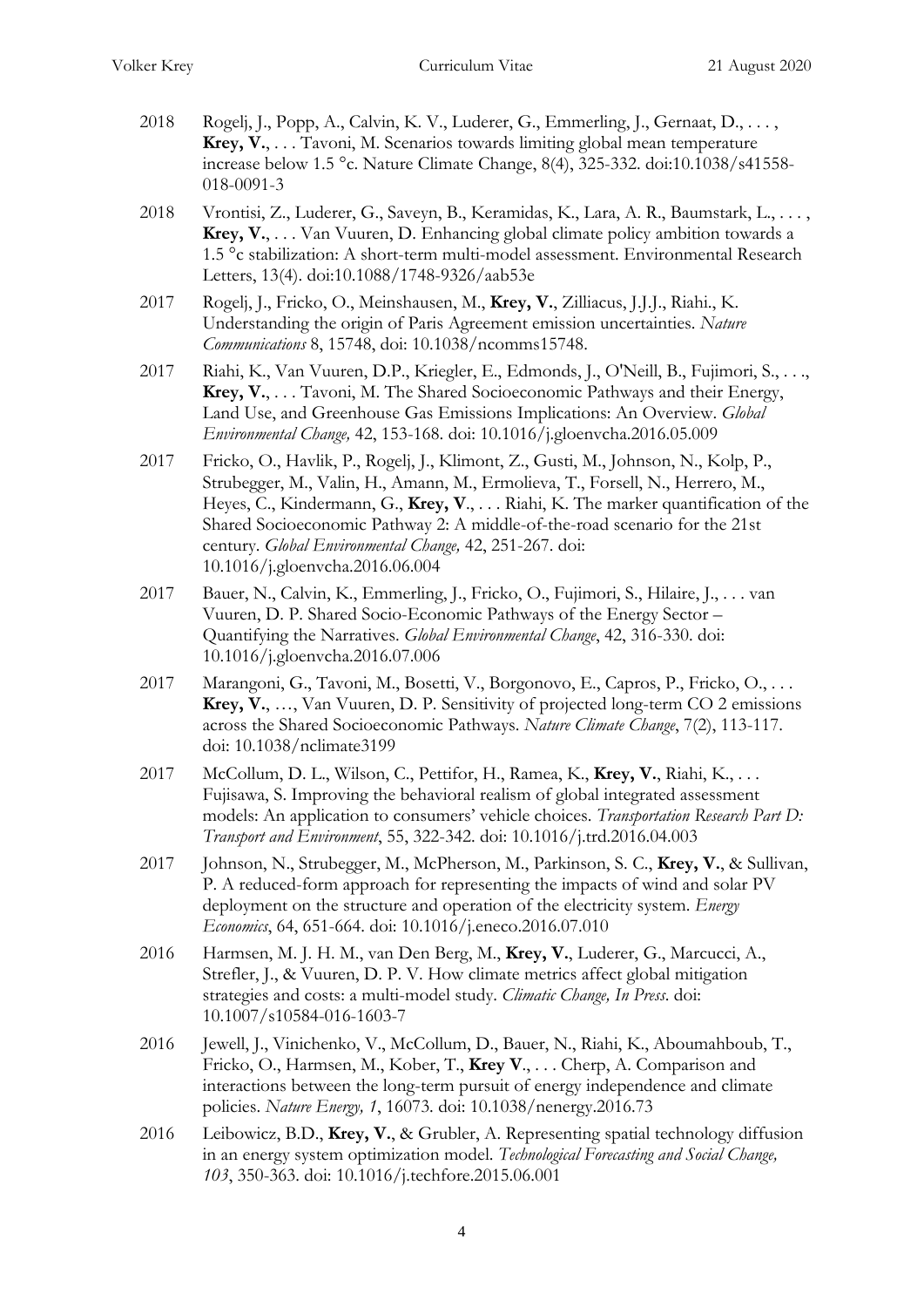- 2016 McCollum, D.L., Jewell, J., **Krey, V.**, Bazilian, M., Fay, M., & Riahi, K. Quantifying uncertainties influencing the long-term impacts of oil prices on energy markets and carbon emissions. *Nature Energy*, 16077. doi: 10.1038/nenergy.2016.77
- 2016 McCollum, D. L., Wilson, C., Pettifor, H., Ramea, K., **Krey, V.**, Riahi, K., . . . Fujisawa, S. Improving the behavioral realism of global integrated assessment models: An application to consumers' vehicle choices. *Transportation Research Part D: Transport and Environment, In Press*. doi: 10.1016/j.trd.2016.04.003
- 2016 Parkinson, S. C., Djilali, N., **Krey, V.**, Fricko, O., Johnson, N., Khan, Z., . . . Almasoud, A. H. Impacts of Groundwater Constraints on Saudi Arabia's Low-Carbon Electricity Supply Strategy. *Environmental Science and Technology, 50*(4), 1653- 1662. doi: 10.1021/acs.est.5b05852
- 2016 Smith, P., Davis, S. J., Creutzig, F., Fuss, S., Minx, J., Gabrielle, B., Kato, E., Jackson, R.B., Cowie, A., Kriegler, E., Van Vuuren, D.P., Rogelj, J., Ciais, P., Milne, J., Canadell, J.G., McCollum, D., Peters, G., Andrew, R., **Krey, V.**, . . . Yongsung, C. Biophysical and economic limits to negative CO2 emissions. *Nature Climate Change, 6*(1), 42-50. doi: 10.1038/nclimate2870
- 2016 Van Vuuren, D. P., Van Soest, H., Riahi, K., Clarke, L., **Krey, V.**, Kriegler, E., . . . Tavoni, M. Carbon budgets and energy transition pathways. *Environmental Research Letters, 11*(7). doi: 10.1088/1748-9326/11/7/075002
- 2015 Harmsen, M. J. H. M., van Vuuren, D. P., van den Berg, M., Hof, A. F., Hope, C., **Krey, V**., . . . Schaeffer, M. How well do integrated assessment models represent non-CO2 radiative forcing? *Climatic Change, 133*(4), 565-582. doi: 10.1007/s10584- 015-1485-0
- 2015 Rogelj, J., Luderer, G., Pietzcker, R. C., Kriegler, E., Schaeffer, M., **Krey, V.**, & Riahi, K. Energy system transformations for limiting end-of-century warming to below 1.5 °C. *Nature Climate Change, 5*(6), 519-527. doi: 10.1038/nclimate2572
- 2015 Eom, J., Edmonds, J., **Krey, V.,** Johnson, N., Longden, T., Luderer, G., . . . Van Vuuren, D. P. The impact of near-term climate policy choices on technology and emission transition pathways. *Technological Forecasting and Social Change, 90*(PA), 73-88. doi: 10.1016/j.techfore.2013.09.017
- 2015 Johnson, N., **Krey, V.**, McCollum, D. L., Rao, S., Riahi, K., & Rogelj, J. Stranded on a low-carbon planet: Implications of climate policy for the phase-out of coal-based power plants. *Technological Forecasting and Social Change, 90*(PA), 89-102. doi: 10.1016/j.techfore.2014.02.028
- 2015 Kriegler, E., Petermann, N., **Krey, V.**, Schwanitz, V. J., Luderer, G., Ashina, S., . . . Van Vuuren, D. P. Diagnostic indicators for integrated assessment models of climate policy. *Technological Forecasting and Social Change, 90*(PA), 45-61. doi: 10.1016/j.techfore.2013.09.020
- 2015 Riahi, K., Kriegler, E., Johnson, N., Bertram, C., den Elzen, M., Eom, J., Schaeffer, M., Edmonds, J., Isaac, M., **Krey, V.**, . . . Edenhofer, O. Locked into Copenhagen pledges - Implications of short-term emission targets for the cost and feasibility of long-term climate goals. *Technological Forecasting and Social Change, 90*(PA)*,* 8-23, doi: 10.1016/j.techfore.2013.09.016.
- 2014 McJeon, H., Edmonds, J., Bauer, N., Clarke, L., Fisher, B., Flannery, B.P., Hilaire J., **Krey V.**, . . . Tavoni, M. Limited impact on decadal-scale climate change from increased use of natural gas. *Nature, 514*(7523), 482-485. doi: 10.1038/nature13837
- 2014 Rogelj, J., Rao, S., McCollum, D. L., Pachauri, S., Klimont, Z., **Krey, V.**, & Riahi, K. Air-pollution emission ranges consistent with the representative concentration pathways. *Nature Climate Change, 4*(6), 446-450. doi: 10.1038/nclimate2178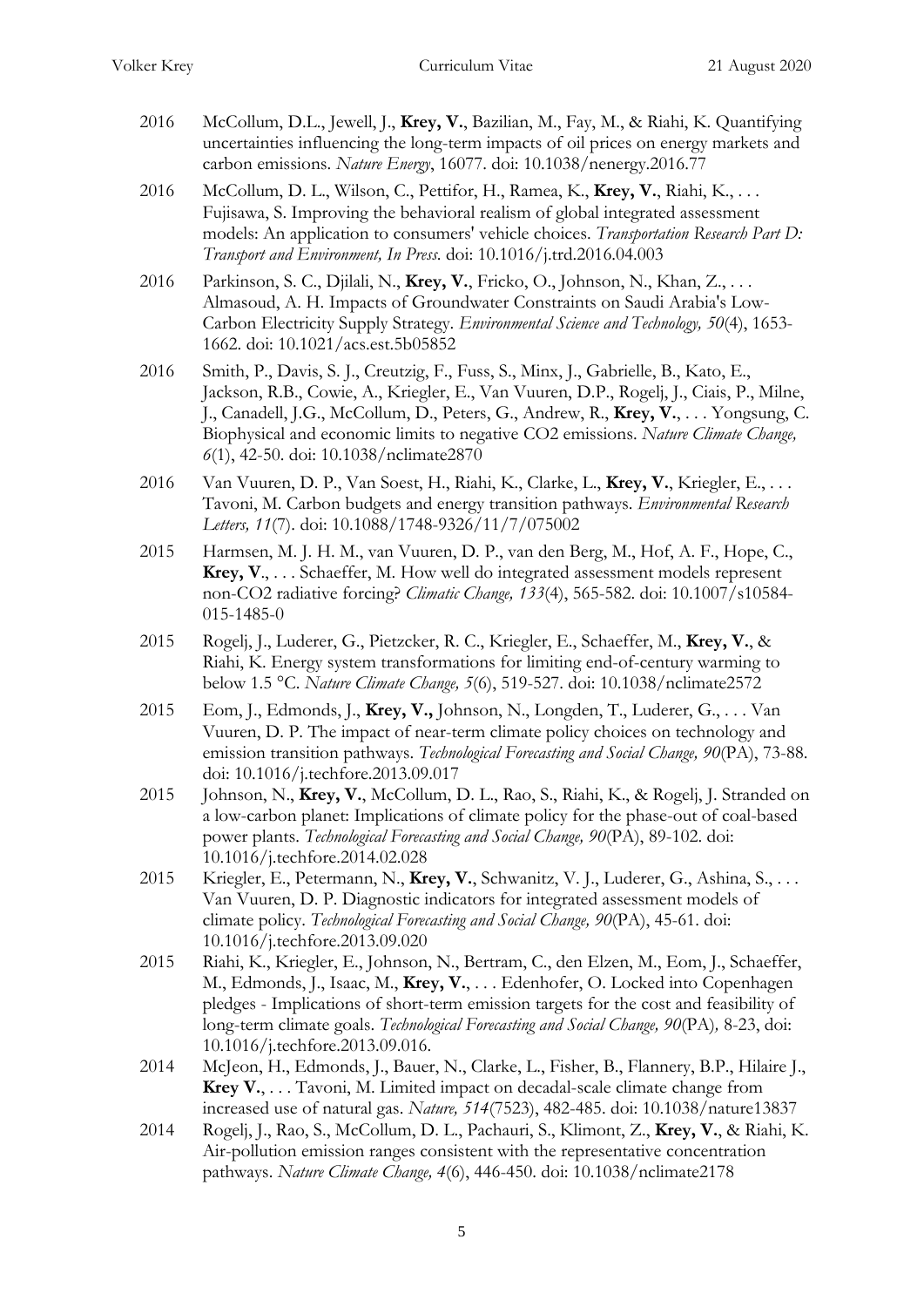- 2014 **Krey, V**. Global energy-climate scenarios and models: a review. *Wiley Interdisciplinary Reviews: Energy and Environment, 3(4),* 363-383. doi: 10.1002/wene.98
- 2014 Kriegler, E., Weyant, J. P., Blanford, G. J., **Krey, V.**, Clarke, L., Edmonds, J., . . . van Vuuren, D. P. The role of technology for achieving climate policy objectives: overview of the EMF 27 study on global technology and climate policy strategies. *Climatic Change, 123,* 353-367.
- 2014 **Krey, V.**, Luderer, G., Clarke, L., & Kriegler, E. Getting from here to there energy technology transformation pathways in the EMF27 scenarios. *Climatic Change, 123,* 369-382.
- 2013 McCollum, D. L., **Krey, V.**, Riahi, K., Kolp, P., Grubler, A., Makowski, M., & Nakicenovic, N. Climate policies can help resolve energy security and air pollution challenges. *Climatic Change, 119*(2), 479-494.
- 2013 Sullivan, P., **Krey, V.**, & Riahi, K. Impacts of considering electric sector variability and reliability in the MESSAGE model. *Energy Strategy Reviews, 1*(3), 157-163. doi: http://dx.doi.org/10.1016/j.esr.2013.01.001
- 2013 Ekholm, T., Ghoddusi, H., **Krey, V.**, & Riahi, K. The effect of financial constraints on energy-climate scenarios. *Energy Policy, 59*, 562-572.
- 2013 Wilson, C., Grubler, A., Bauer, N., **Krey, V.**, & Riahi, K. Future capacity growth of energy technologies: Are scenarios consistent with historical evidence? *Climatic Change, 118*(2), 381-395.
- 2012 Calvin, K., Clarke, L., **Krey, V.**, Blanford, G., Jiang, K., Kainuma, M., . . . Shukla, P. R. The role of Asia in mitigating climate change: Results from the Asia modeling exercise. *Energy Economics, 34*(SUPPL. 3), S251-S260.
- 2012 Clarke, L., **Krey, V.**, Weyant, J., & Chaturvedi, V. Regional energy system variation in global models: Results from the Asian Modeling Exercise scenarios. *Energy Economics, 34*(SUPPL. 3), S293-S305.
- 2012 **Krey, V.**, O'Neill, B. C., van Ruijven, B., Chaturvedi, V., Daioglou, V., Eom, J., . . . Ren, X. Urban and rural energy use and carbon dioxide emissions in Asia. *Energy Economics, 34*(SUPPL. 3), S272-S283.
- 2012 van Vliet, O., **Krey, V.**, McCollum, D., Pachauri, S., Nagai, Y., Rao, S., & Riahi, K. Synergies in the Asian energy system: Climate change, energy security, energy access and air pollution. *Energy Economics, 34*(SUPPL. 3), S470-S480.
- 2012 McCollum, D. L., **Krey, V.**, & Riahi, K. Beyond Rio: Sustainable energy scenarios for the 21st century. *Natural Resources Forum, 36*(4), 215-230.
- 2011 **Krey, V.**, & Clarke, L.. Role of renewable energy in climate mitigation: A synthesis of recent scenarios. *Climate Policy, 11*(4), 1131-1158.
- 2011 McCollum, D.L., **Krey, V.**, & Riahi, K. An integrated approach to energy sustainability. [10.1038/nclimate1297]. *Nature Clim. Change, 1*, 428-429.
- 2010 Ekholm, T., **Krey, V.**, Pachauri, S., & Riahi, K. Determinants of household energy consumption in India. *Energy Policy, 38*(10), 5696-5707.
- 2010 **Krey, V.**, & Minullin, Y. Modelling Competition between Natural Gas Pipeline Projects to China. *International Journal of Global Environmental Issues, 10*(1/2), 143-171.
- 2009 Clarke, L., Edmonds, J., **Krey, V.**, Richels, R., Rose, S., & Tavoni, M. International climate policy architectures: Overview of the EMF 22 international scenarios. *Energy Economics, 31*(Supplement 2), S64-S81.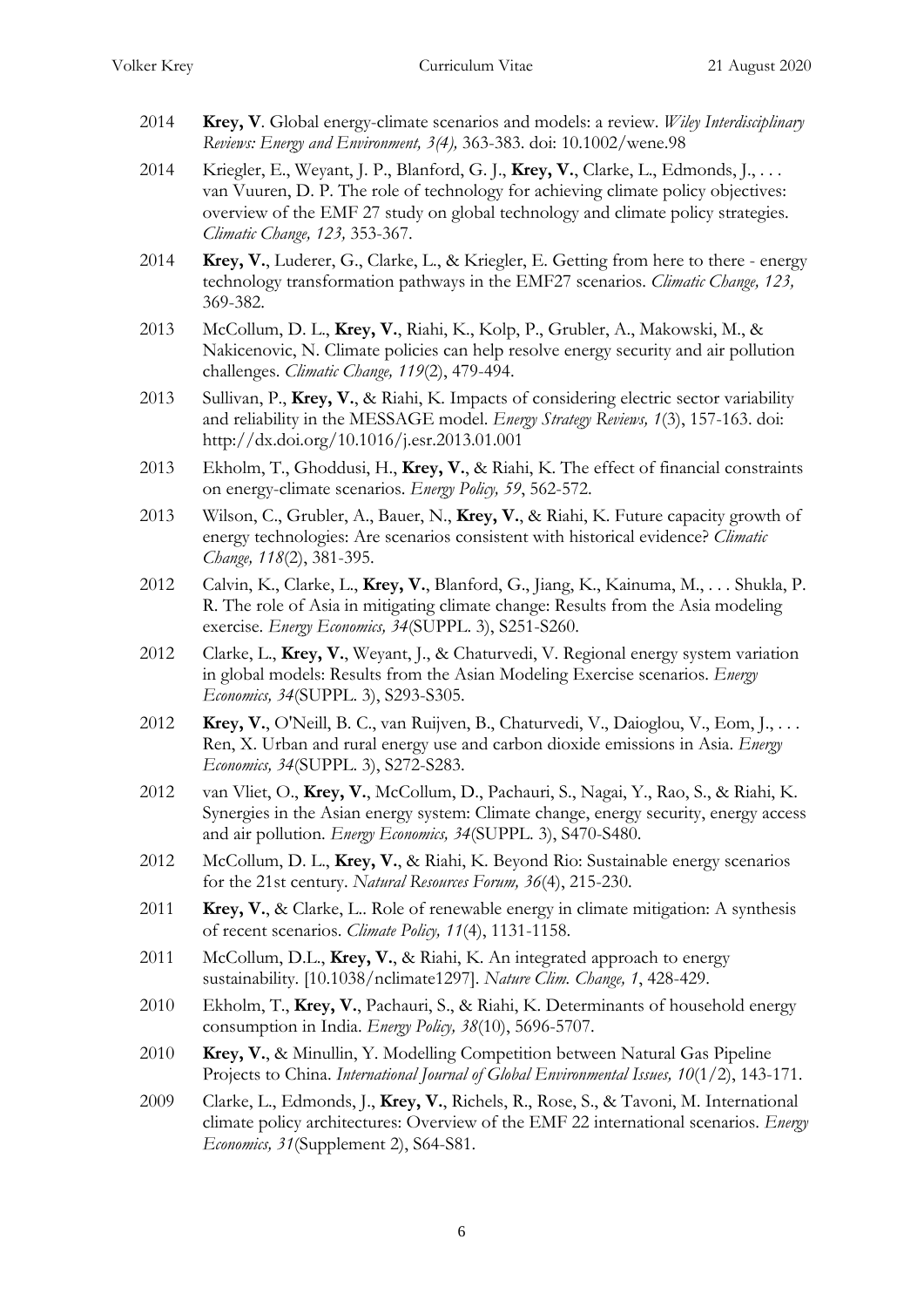- 2009 **Krey, V.**, & Riahi, K.. Implications of delayed participation and technology failure for the feasibility, costs, and likelihood of staying below temperature targets greenhouse gas mitigation scenarios for the 21st century. *Energy Economics, 31*(Supplement 2), S94-S106.
- 2009 **Krey, V.**, Canadell, J.G., Nakicenovic, N., Abe, Y., Andruleit, H., Archer, D., . . . Yakushev, V.. Gas hydrates: entrance to a methane age or climate threat? *Environmental Research Letters, 4*(3), 034007.
- 2008 Martinsen, D., & **Krey, V.** Compromises in Energy Policy Using Fuzzy Optimization in an Energy Systems Model. *Energy Policy, 36*(8), 2973-2984.
- 2007 Martinsen, D., **Krey, V.**, & Markewitz, P. Implications of high energy prices for energy system and emissions - The response from an energy model for Germany. *Energy Policy, 35*(9), 4504-4515.
- 2007 **Krey, V.**, Markewitz, P., Vögele, S. Energy transport and distribution (Energietransport und -verteilung). *BWK - Energiefachmagazin, 59*(Nr. 4), 55-64.
- 2006 Martinsen, D., **Krey, V.**, Markewitz, P., & Vögele, S.. A Time Step Energy Process Model for Germany. Model Structure and Results. *Energy Studies Review, 14*(1), 35-57.
- 2005 **Krey, V.**, Markewitz, P., Vögele, S. Energy transport and distribution (Energietransport und -verteilung). *BWK - Energiefachmagazin, 57*(Nr. 4), 49-57.
- 2003 **Krey, V.**, & Balaji, K.R.S. Polarized J/Psi production from B mesons at the Fermilab Tevatron. *Physical Review D, 67*(5), 054011.

## **Edited Volumes (including Special Issues)**

- 2014 Weyant, J., Kriegler, E., Blanford, G., **Krey, V.**, Edmonds, J., Riahi, K., . . . Tavoni, M. (Eds.). *The EMF27 Study on Global Technology and Climate Policy Strategies* (Vol. 123, Issues 3-4).
- 2012 Calvin, K., Clarke, L., & **Krey, V.** (Eds.). *The Asia Modeling Exercise: Exploring the Role of Asia in Mitigating Climate Change* (Vol. 34, Supplement 3).

## **Assessment Reports**

- 2014 Clarke, L., Jiang, K., Akimoto, K., Babiker, M., Blanford, G., Fisher-Vanden, K., ... **Krey, V.** , . . . Vuuren, D. van. Assessing Transformation Pathways. In O. Edenhofer, R. Pichs-Madruga, Y. Sokona, E. Farahani, J. Minx, S. Kadner, K. Seyboth, A. Adler, I. Baum, S. Brunner, P. Eickemeier, B. Kriemann, J. Salvolainen, S. Schlömer, C. von Stechow & T. Zwickel (Eds.), *Climate Change 2014: Mitigation of Climate Change. Contribution of Working Group III to the Fifth Assessment Report of the Intergovernmental Panel on Climate Change*. Cambridge, United Kingdom and New York, NY, USA: Cambridge University Press.
- 2014 Edenhofer, O., Pichs-Madruga, R., Sokona, Y., Kadner, S., Minx, J., Brunner, S., . . . **Krey, V.** , . . .Zwickel, T. Technical Summary. In O. Edenhofer, R. Pichs-Madruga, Y. Sokona, E. Farahani, J. Minx, S. Kadner, K. Seyboth, A. Adler, I. Baum, S. Brunner, P. Eickemeier, B. Kriemann, J. Salvolainen, S. Schlömer, C. von Stechow & T. Zwickel (Eds.), *Climate Change 2014: Mitigation of Climate Change. Contribution of Working Group III to the Fifth Assessment Report of the Intergovernmental Panel on Climate Change*. Cambridge, United Kingdom and New York, NY, USA: Cambridge University Press.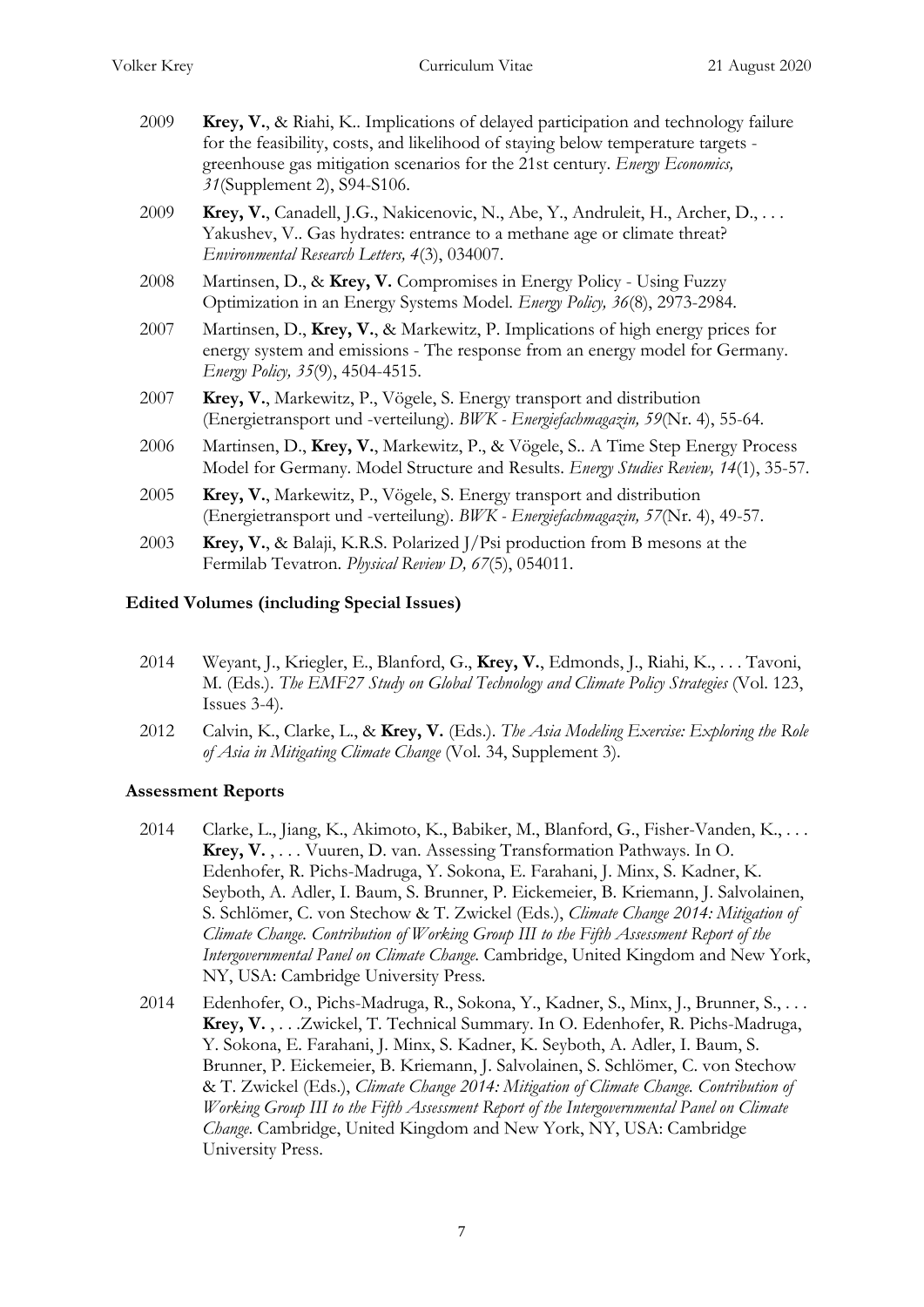- 2014 IPCC. Summary for Policymakers. In O. Edenhofer, R. Pichs-Madruga, Y. Sokona, E. Farahani, J. Minx, S. Kadner, K. Seyboth, A. Adler, I. Baum, S. Brunner, P. Eickemeier, B. Kriemann, J. Salvolainen, S. Schlömer, C. von Stechow & T. Zwickel (Eds.), *Climate Change 2014: Mitigation of Climate Change. Contribution of Working Group III to the Fifth Assessment Report of the Intergovernmental Panel on Climate Change*. Cambridge, United Kingdom and New York, NY, USA: Cambridge University Press.
- 2014 **Krey, V.**, Masera, O., Blanford, G., Bruckner, T., Cooke, R., Fisher-Vanden, K., . . . Zwickel, T. Annex II: Metrics & Methodology. In O. Edenhofer, R. Pichs-Madruga, Y. Sokona, E. Farahani, J. Minx, S. Kadner, K. Seyboth, A. Adler, I. Baum, S. Brunner, P. Eickemeier, B. Kriemann, J. Salvolainen, S. Schlömer, C. von Stechow & T. Zwickel (Eds.), *Climate Change 2014: Mitigation of Climate Change. Contribution of Working Group III to the Fifth Assessment Report of the Intergovernmental Panel on Climate Change*. Cambridge, United Kingdom and New York, NY, USA: Cambridge University Press.
- 2012 Riahi, K., Dentener, F., Gielen, D., Grubler, A., Jewell, J., Klimont, Z., **Krey, V.**, . . . Wilson, C. Energy Pathways for Sustainable Development. *The Global Energy Assessment: Toward a More Sustainable Future.*: IIASA, Laxenburg, Austria and Cambridge University Press, Cambridge, UK.
- 2012 Grubler, A., Johansson, T.B., Mundaca, L., Nakicenovic, N., Pachauri, S., Riahi, K., . . ., **Krey, V.**, . . . Weinzettel, J.. Energy Primer. *The Global Energy Assessment: Toward a More Sustainable Future.*: IIASA, Laxenburg, Austria and Cambridge University Press, Cambridge, UK.
- 2011 Edenhofer, O., Pichs, R., S., Y., Seyboth, K., Arvizu, D., Bruckner, T., . . ., **Krey, V.**, . . . Zwickel, T.. Summary for Policy Makers (SPM). In O. Edenhofer, R. Pichs, Y. Sokona, K. Seyboth, P. Matschoss, S. Kadner, T. Zwickel, P. Eickemeier, G. Hansen, S. Schlömer & C. von Stechow (Eds.), *IPCC Special Report on Renewable Energy Sources and Climate Change Mitigation*. Cambridge: Cambridge University Press.
- 2011 Fischedick, M., Schaeffer, R., Adedoyin, A., Akai, M., Bruckner, T., Clarke, L., . . ., **Krey, V.**, . . . Luderer, G.. Chapter 10: Mitigation potential and costs. In O. Edenhofer, R. Pichs, Y. Sokona, K. Seyboth, P. Matschoss, S. Kadner, T. Zwickel, P. Eickemeier, G. Hansen, S. Schlömer & C. von Stechow (Eds.), *IPCC Special Report on Renewable Energy Sources and Climate Change Mitigation*. Cambridge: Cambridge University Press.
- 2011 Moomaw, W., Yamba, F., Kamimoto, M., Maurice, L.Q., Nyboer, J., Urama, K., . . ., **Krey, V.**, . . . Wiser, R.. Chapter 1: Overview of climate change and renewable energy. In O. Edenhofer, R. Pichs, Y. Sokona, K. Seyboth, P. Matschoss, S. Kadner, T. Zwickel, P. Eickemeier, G. Hansen, S. Schlömer & C. von Stechow (Eds.), *IPCC Special Report on Renewable Energy Sources and Climate Change Mitigation*. Cambridge: Cambridge University Press.

# **Project Reports**

2015 Zhang, X., He, J., Riahi, K., **Krey, V.**, & McCollum, D. Opportunities for CCS Deployment in China under Low Carbon Transformation Scenarios *Technical Assistance Consultant's Report*. Manila: Asian Development Bank. [http://www.adb.org/sites/default/files/project-document/174991/46052-001](http://www.adb.org/sites/default/files/project-document/174991/46052-001-tacr-05b.pdf) [tacr-05b.pdf](http://www.adb.org/sites/default/files/project-document/174991/46052-001-tacr-05b.pdf)

## **Book Chapters**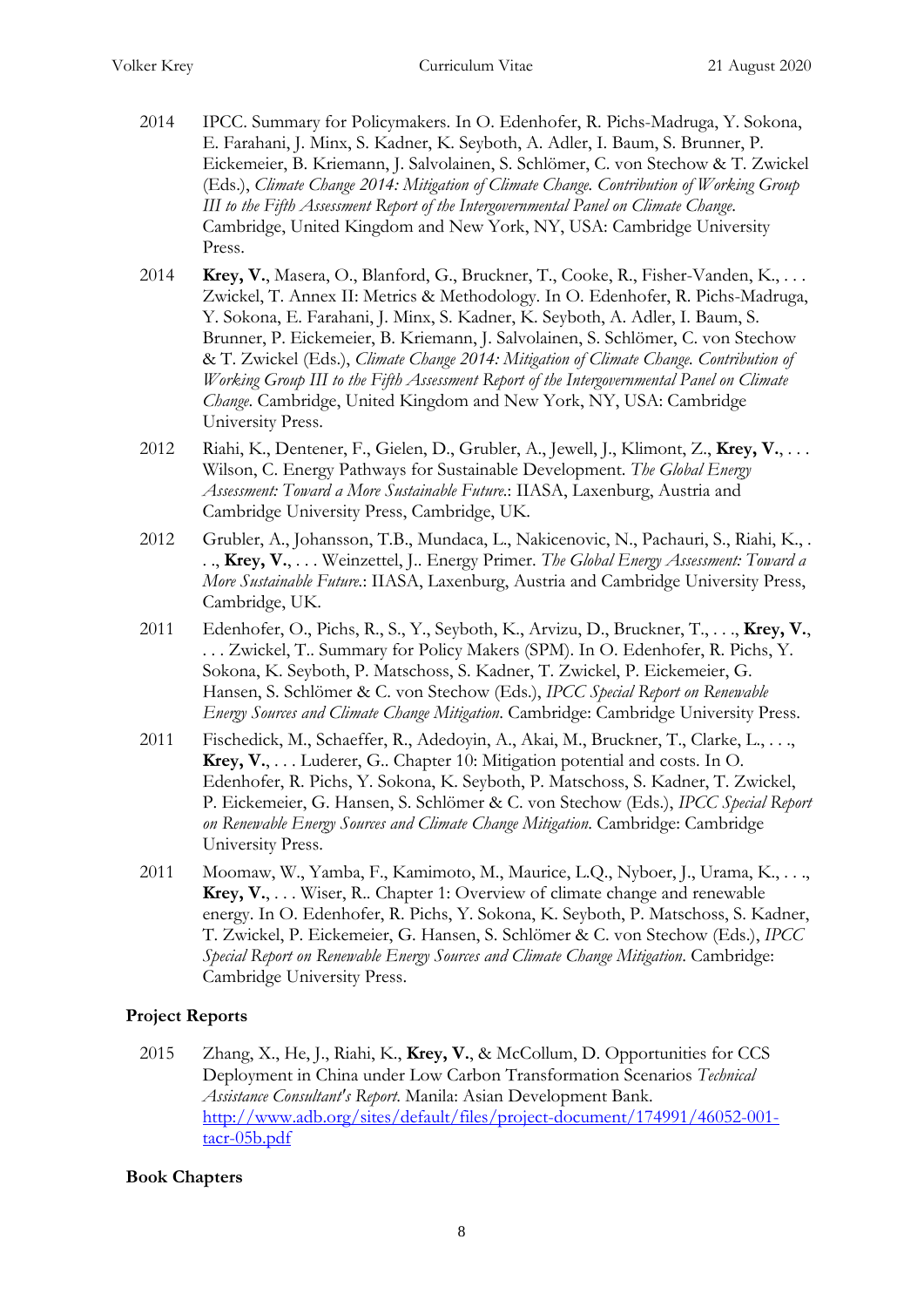2013 **Krey, V.**, & Riahi, K.. Risk Hedging Strategies under Energy System and Climate Policy Uncertainties. In Raimand Kovacevic, Georg Pflug & Maria Vespucci (Eds.), *Handbook of Risk Management in Energy Production and Trading* (pp. 399-438): Springer.

# **RESEARCH EXPERIENCE**

| since 2019    | Lead Author, IPCC 6th Assessment Report of Working Group III, Chapter 4:<br>Mitigation and development pathways in the near-to mid-term                                                                                         |
|---------------|---------------------------------------------------------------------------------------------------------------------------------------------------------------------------------------------------------------------------------|
| since 2019    | Member of the IPCC Task Group on Data Support for Climate Change<br>Assessments (TG-Data) for the 6th Assessment Report cycle,<br>https://www.ipcc.ch/data/                                                                     |
| since 2019    | Co-Principal Investigator, ENGAGE Horizon 2020 project,<br>http://www.engage-climate.org/                                                                                                                                       |
| since 2017    | Co-Principal Investigator, SENSES project, http://senses-project.org                                                                                                                                                            |
| $2015 - 2019$ | Co-Principal Investigator, CD-LINKS Horizon 2020 project, http://www.cd-<br>links.org                                                                                                                                           |
| $2013 - 2016$ | Work Package leader, ADVANCE FP7 project, WP1 on Model transparency,<br>validation, and common database, http://fp7-advance.eu/                                                                                                 |
| $2011 - 2018$ | Member of the IPCC Task Group on Data and Scenario Support for Impact<br>and Climate Analysis (TGICA) for the 5th Assessment Report cycle,<br>https://archive.ipcc.ch/activities/tgica.shtml                                    |
| $2011 - 2014$ | Coordinating Lead Author, IPCC 5th Assessment Report of Working Group<br>III, Annex II: Methods and Metrics<br>Lead Author, Summary for Policymakers, Technical Summary, Chapter 6:<br><b>Assessing Transformation Pathways</b> |
| $2010 - 2013$ | Member of the Steering Committee of the Energy Modeling Forum (EMF) 27<br><b>Exercise at Stanford University</b>                                                                                                                |
| $2009 - 2012$ | Member of the Steering Committee of the Asian Modeling Exercise (AME) at<br>Pacific Northwest National Laboratory (PNNL)                                                                                                        |
|               | 2009 - 2012 Lead Author, Global Energy Assessment, Chapter 17: Energy Transition<br>Pathways for Sustainable Development                                                                                                        |
| $2009 - 2011$ | Lead Author, IPCC Special Report on Renewable Energy Sources and Climate<br>Change Mitigation, Summary for Policymakers and Chapter 10: Mitigation<br>Potential and Costs                                                       |

# **TEACHING EXPERIENCE**

| since 2019    | Ph.D. course "Integrated Assessment Modelling" at the Department of<br>Energy and Process Engineering, Norwegian University of Science and<br>Technology (NTNU), Norway             |
|---------------|-------------------------------------------------------------------------------------------------------------------------------------------------------------------------------------|
| $2008 - 2017$ | Energy systems modeling as part of the course "Energy Models and<br>Analysis" at the Institute of Energy Systems and Electrical Drives, Vienna<br>University of Technology, Austria |
| $2009 - 2017$ | MSc program on "Renewable Energy in Central and Eastern Europe" at the<br>Vienna University of Technology, Austria                                                                  |